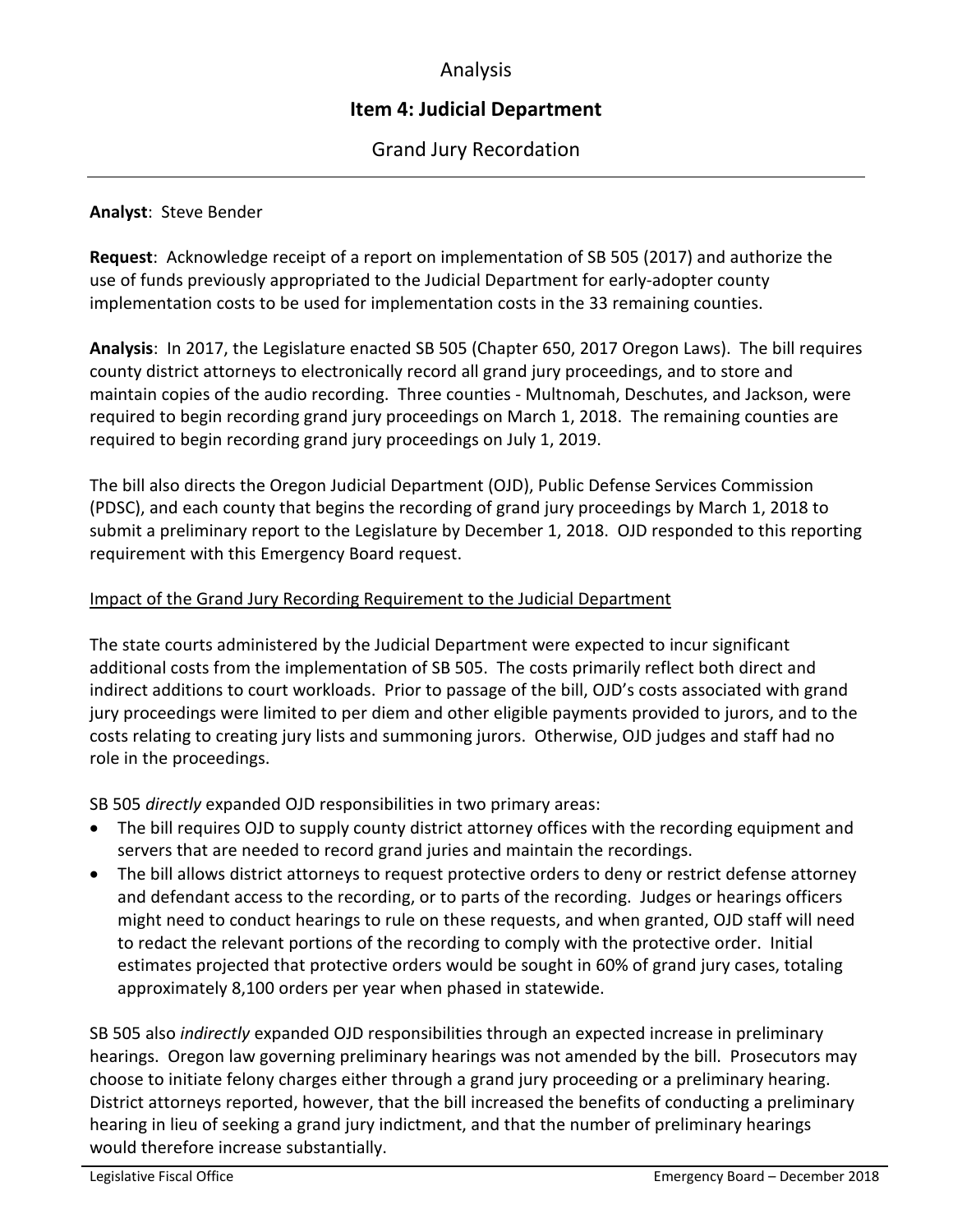The courts do not refuse preliminary hearing requests, and preliminary hearings are more expensive for OJD than grand jury proceedings. The preliminary hearing requires both judicial officer and staff involvement. Based on information then available from district attorneys, over 20,000 additional preliminary hearings were projected per year, after the bill was implemented statewide.

# Activity to Date

Protective Orders: The number of protective order motions and protective hearings to date have been significantly below earlier projections. As of October 29, only six protective order requests have been made. Initially, 8,100 protective order requests were expected each year, statewide, with approximately 3,100 of those originating in the three early-implementing counties.

Preliminary Hearings: As of September 30, a total of 862 preliminary hearings have been held. The number of preliminary hearings were initially projected to total approximately 20,000 per year statewide, with approximately 4,600 of these originating in the three early-implementing counties. The only county to conduct preliminary hearings was Multnomah. The Multnomah County district attorney office has since announced, however, that it will no longer routinely request preliminary hearings, and will instead use grand juries in felony cases, as it did prior to passage of SB 505.

# Initial Budget Impacts

The 2017-19 biennium legislatively approved budget includes \$2.1 million to OJD for expenses associated with implementing the bill *in the three early-implementing counties*. Funding was provided to OJD to purchase and maintain the recording equipment for district attorneys, as well as to support 15 positions (9.79 FTE) in OJD to assist with processing protective orders and conducting preliminary hearings.

OJD now projects that the 2017-19 biennium costs of implementing SB 505 in the three earlyimplementing counties will only total \$1.1 million of the \$2.1 million provided for this purpose. The Department is asking the Emergency Board to expand the allowable uses of the \$2.1 million appropriation to include approximately \$800,000 of implementation costs for the remaining counties.

The Legislative Fiscal Office (LFO) recommends approval of this action. The 2017-19 biennium costs of the full statewide implementation could then be met within OJD's existing budget. LFO, however, believes that further analysis of implementation costs is needed, given the low level of additional responsibilities that are accruing to the courts so far. The need for the additional staff already approved should be evaluated. Furthermore, because OJD's 2019-21 biennium current service level budget includes a significant phase-in for statewide implementation of SB 505, the agency's requested budget likely seriously overfunds this activity, and this phase-in may not be needed.

**Legislative Fiscal Office Recommendation:** Acknowledge receipt of the report and allow the General Fund appropriation made to the Judicial Department for expenses necessary to carry out the provisions of SB 505 in the 2017-19 biennium to be used for applicable costs in all counties.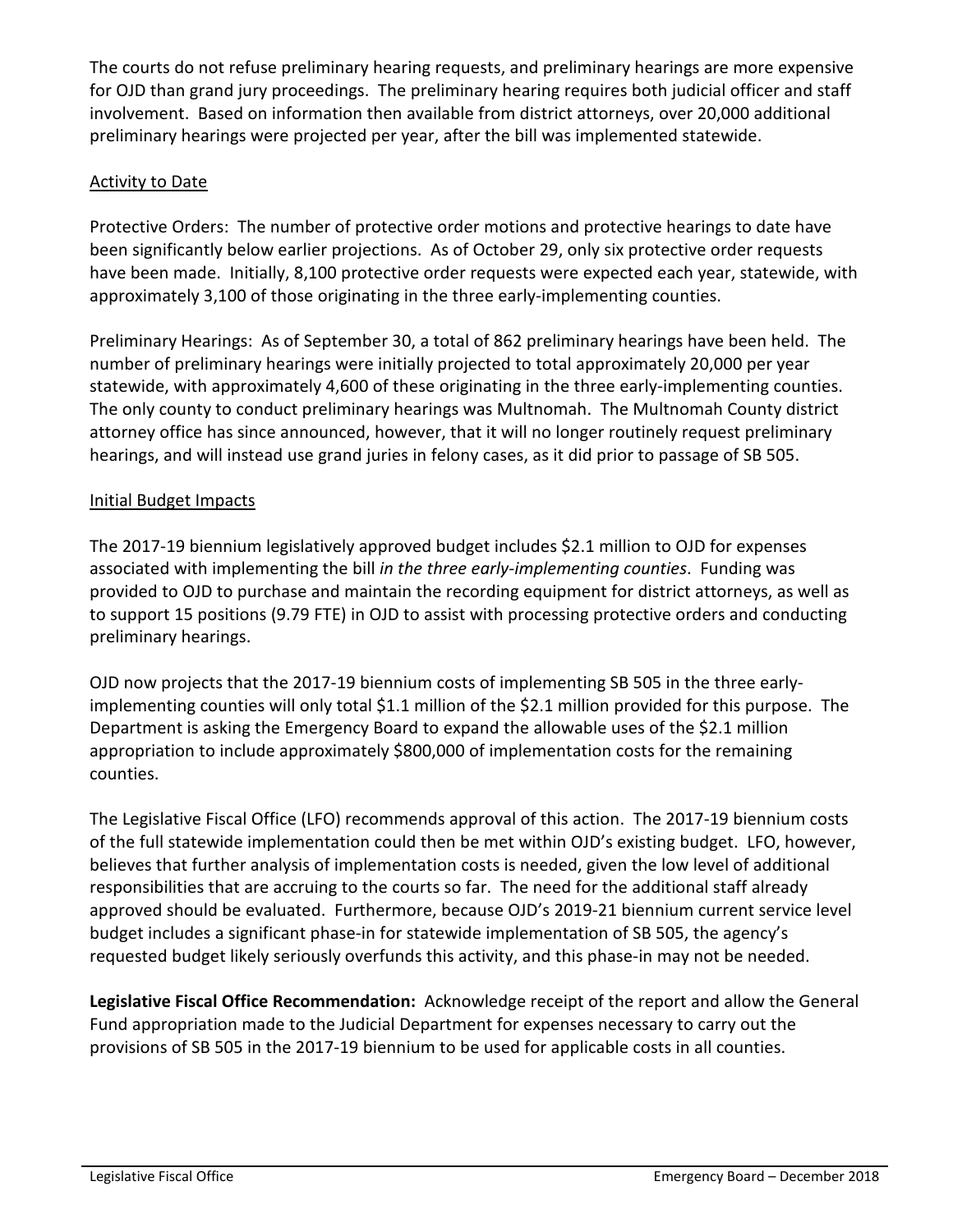**Request:** Report on the implementation of Senate Bill 505 (2017) related to the recordation of grand jury proceedings and request approval to spend remaining 2017-19 biennium General Fund appropriations specific to Senate Bill 505 and House Bill 5006 on statewide efforts to implement Senate Bill 505.

**Recommendation:** The Oregon Judicial Department (OJD) is not under executive budgetary authority.

**Discussion:** Senate Bill 505 (2017) requires county district attorneys (DAs) to record grand jury proceedings and provide copies of recordings to defense counsel when a case is prosecuted in criminal courts. The measure provides for a phased implementation. Three counties were named in the Budget Report as early adopters; Deschutes, Jackson and Multnomah. These judicial districts began recordation on March 1, 2018. All other counties will begin implementation on July 1, 2019.

The implementation of this act required OJD to provide and maintain recording equipment for the counties, create business processes, meet new workload demands, report to the Emergency Board on implementation status by December 1, 2018 and provide a final report to the interim Legislative Committees by February 1, 2019. To support this implementation, Senate Bill 505 appropriated \$1.5 million General Fund for equipment purchases and other expenses necessary to carry out provisions of the act. Additionally, House Bill 5006 (2017) allocated \$600,000 to help address court workload impacts. The OJD projects approximately \$1.1 million of the total \$2.1 million will be spent for the three early adopter counties. The Department is requesting the Emergency Board approve expanding the use of funds appropriated for costs in the initial three counties to also cover implementation costs in the remaining counties. Based on current projections, OJD anticipates the remaining funds will be sufficient for equipment and staff costs of the statewide implementation, which will negate the need for supplemental funds from the \$7.9 million Special Purpose Appropriation set aside for this purpose.

In their report, OJD illustrated four ways in which Senate Bill 505 may change the criminal justice proceedings for judicial districts:

- Preliminary hearings All but one of Oregon's 36 DAs indicated to the Legislature the intent to initiate a percentage of felony cases by preliminary hearing instead of grand jury proceedings. Because they require time on the court docket, the workload impact for preliminary hearings is far greater than for grand jury proceedings.
- Grand jury transcripts Since implementation, there have been two cases in Multnomah County where the DA filed a motion to release a grand jury transcript.
- Protective orders Senate Bill 505 allows a DA to file a motion for protective orders concerning an audio recording. Six such protective orders have been filed in Multnomah County since Senate Bill 505 implementation.
- Shorthand reporters DA's may request the court appoint a certified shorthand reporter for the purpose of taking accurate notes, at the expense of the DA. Although appointments my rise due to Senate Bill 505 since implementation, OJD is not aware of any cases a shorthand reporter has been requested or appointed.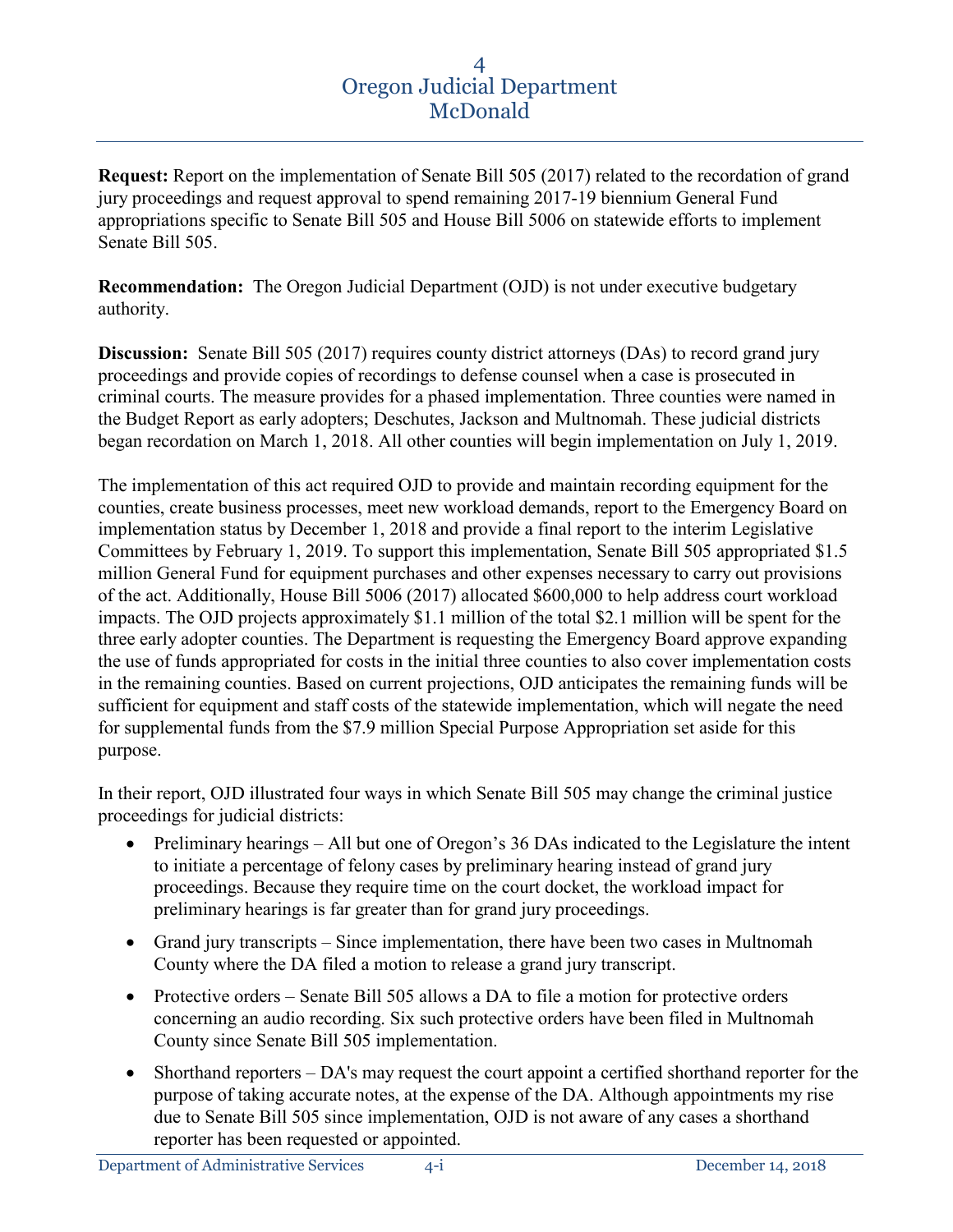

OREGON JUDICIAL DEPARTMENT Office of the State Court Administrator

October 29, 2018

The Honorable Senator Peter Courtney, Co-Chair The Honorable Representative Tina Kotek, Co-Chair State Emergency Board 900 Court Street NE H-178 State Capitol Salem, OR 97301-4048

Re: Notice of Report and Request Regarding OJD Implementation of 2017 SB 505, Grand Jury Recordation

Dear Co-Chairpersons:

# **Nature of Request**

The Oregon Judicial Department (OJD) requests that the Emergency Board acknowledge receipt of this preliminary report on implementation of SB 505 (Oregon Laws 2017, chapter 650), related to recordation of grand jury proceedings. OJD also requests approval to spend remaining 2017-19 biennium General Fund appropriations from SB 505 and HB 5006 (Oregon Laws 2017, chapter 702) for statewide efforts to implement SB 505.

# **Background**

SB 505 required district attorneys to begin recording grand jury proceedings and directed or authorized OJD to perform related functions. Recording began in three 'early-adopter counties' specified in statute, and begins in the remaining 33 counties on July 1, 2019. Implementation of the bill required OJD to:

- provide recording equipment to county district attorneys and maintain the equipment.
- create business processes and meet new workload demands.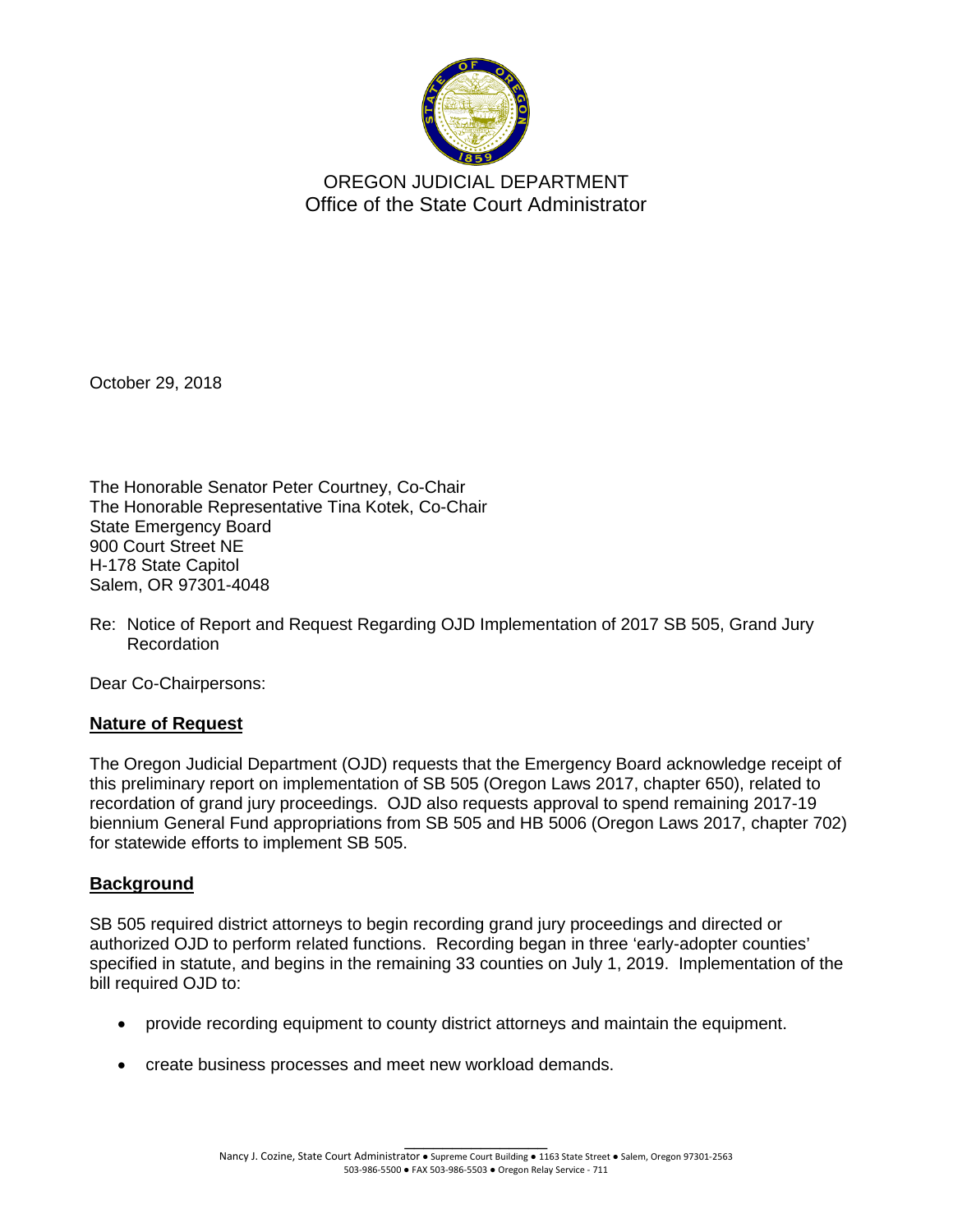- implement SB 505 for judicial districts with a population of between 150,000 to 300,000 or over 700,00 on March 1, 2018, (Deschutes, Jackson and Multnomah Counties, the 'early adopter counties'), and all remaining counties on July 1, 2019.
- provide a preliminary report on the implementation of the recording requirements to the Emergency Board and the interim committees of the Legislative Assembly related to the judiciary, in the manner provided in ORS 192.245, no later than December 1, 2018.
- Provide a final report in the manner required above no later than February 1, 2019.

OJD received a one-time, \$1.5 million General Fund appropriation in SB 505 for the purchase of equipment and services and for other expenses necessary to carry out provisions of the Act. That appropriation was limited in the SB 505 Budget Report and Measure Summary "to provide funding for recording equipment and court costs in the three early-adopter counties only."

In section 141 of HB 5006, the Legislature increased this allocation by \$600,000 (\$2.1 million total) to help address court workload impacts from the anticipated use of preliminary hearings or protective order proceedings in the three early-adopter counties.

#### **Early-Adopter Implementation Activities**

To meet the requirements of SB 505 and to begin to capture data in the early-adopter counties, OJD implemented new Odyssey business processes, codes, and event statuses, which took effect in October 2017. OJD also purchased and installed the necessary recording equipment and hired court employees to meet the anticipated workload.

SB 505 requires the Chief Justice to designate the audio electronic recording devices suitable for recording grand jury proceedings and authorizes the Chief Justice to establish policies and procedures by rule or order to carry out the provisions of the measure. In Chief Justice Order 18-011, the Chief Justice designated the 'FTR Touch' system manufactured by For The Record (FTR) as the sole suitable electronic recording device system to be used by district attorneys when recording grand jury proceedings. This designation was made following demonstrating the equipment to the district attorney offices in the three early-adopter counties.

Equipment purchase and installation costs totaled approximately \$66,000 for the early-adopter counties. The equipment costs for the remaining 33 counties is projected to be approximately \$500,000.

To meet the expected workload in the early-adopter counties, SB 505 and HB 5006 authorized 15 new positions in OJD. OJD has filled 13 of those authorized positions as follows: two hearings referees and seven judicial support specialists in the Multnomah County Circuit Court, one judicial support specialist in the Deschutes County Circuit Court, and one hearings referee and two judicial support specialists in the Jackson County Circuit Court. Staff costs to date for these counties and for the remainder of the biennium are projected to be approximately \$1.0 million. Similar costs for the remaining 33 counties are projected to be approximately \$300,000 in the current biennium to hire and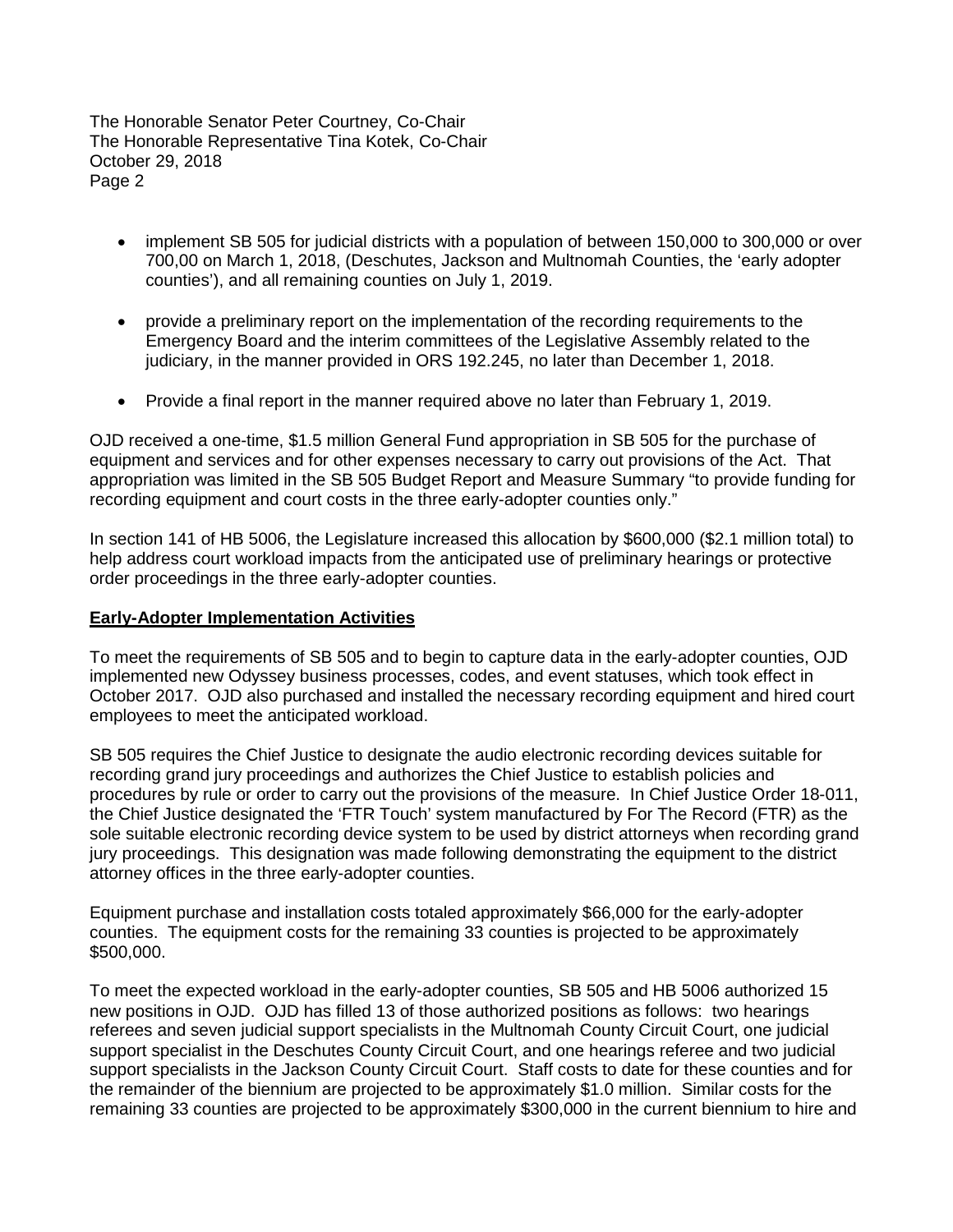train nine hearings referee positions and 14 Judicial Support Specialist positions to be prepared for the July 1, 2019, effective date of recording.

# **Preliminary Hearings**

In response to the requirement to record grand jury proceedings, 35 of Oregon's 36 district attorneys indicated to the legislature that they would begin initiating some percentage of felony cases by preliminary hearing instead of by grand jury proceedings. Unlike grand jury proceedings, which do not require time on the court's docket, preliminary hearings require a judge, court staff, and docket time in order to proceed. The workload impact to court is far greater for preliminary hearings than for grand jury proceedings.

The Multnomah County District Attorney stated his intent to use the preliminary hearing process for approximately 80 percent of all felony cases. To date, the preliminary hearing process has been used in only about 34 percent of expected cases, but those cases have required approximately 33% more time than originally estimated. The Multnomah Circuit Court held 142 preliminary hearings before SB 505 went into effect, and held another 720 hearings between March 1 (when the recording requirement took effect) and September 30, 2018. The average hearing lasted approximately 15 minutes, although 27 percent lasted 31-90 minutes and two lasted more than 91 minutes.

The Deschutes County District Attorney, as indicated during legislative deliberations, continued to use only the grand jury process for all cases.

The Jackson County District Attorney estimated that approximately 25 percent of felony cases would go to preliminary hearing. However, the district attorney ultimately adopted a "wait and see" approach and the Jackson County Circuit Court has not held any preliminary hearings as of September 30, 2018.

The decision of whether to initiate a case through a grand jury proceeding or preliminary hearing rests with the district attorney in each county. OJD does not have current information regarding each district attorney's plan regarding use of preliminary hearings, but as recently as October 6 the Clatsop County District Attorney's office estimated it would use preliminary hearings in approximately half of its felony cases.

# **Grand Jury Transcripts**

In cases where the grand jury considers the conduct of a public servant and returns a "not a true bill," SB 505 authorizes the public servant or the district attorney to file a motion requesting a court order to release all or a portion of a transcript (not the recordings) of the grand jury proceedings. There were two cases in Multnomah County Circuit Court where the district attorney filed a motion to release a grand jury transcript. Both cases involved the use of deadly force by law enforcement officers and required additional court time for resolution.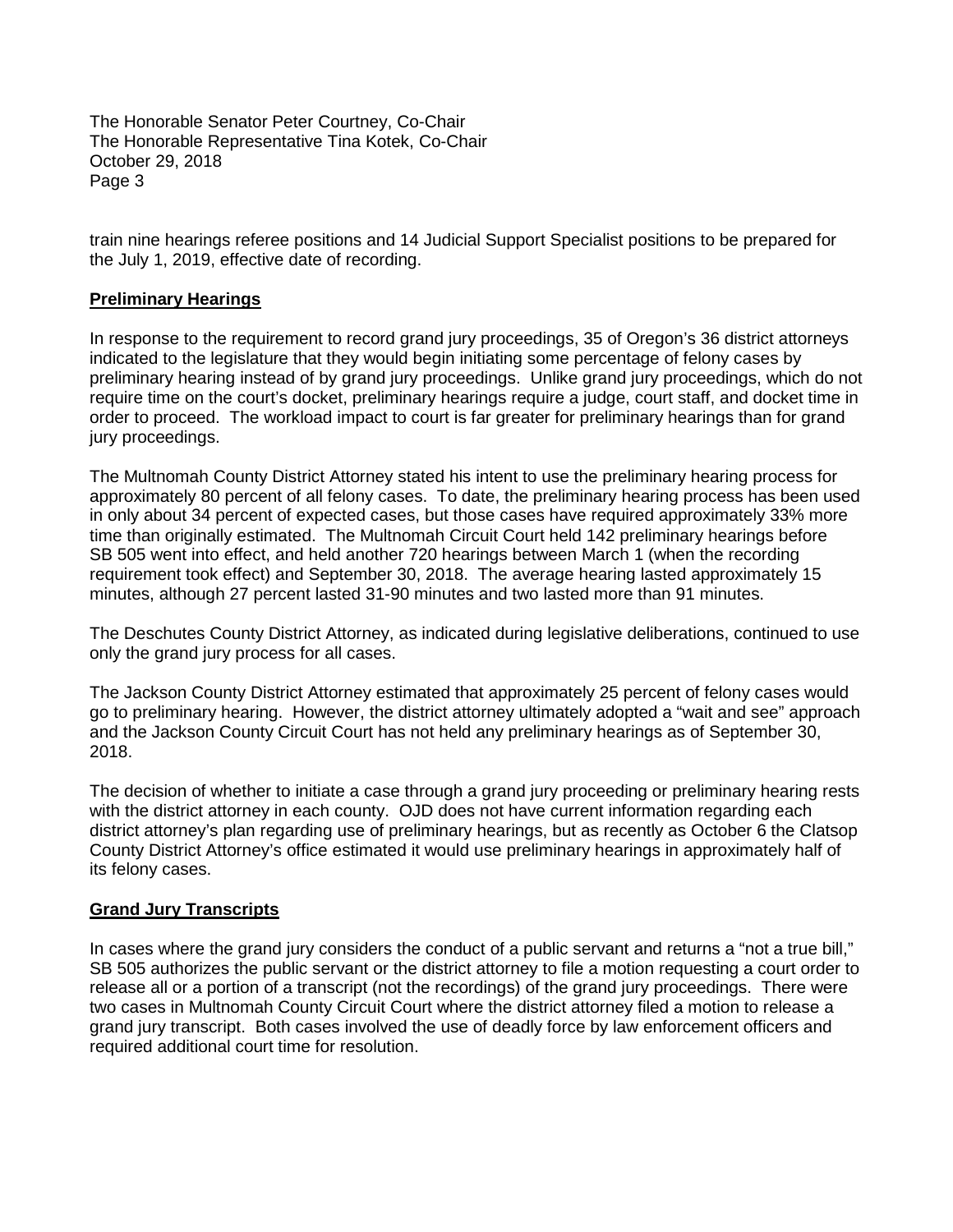### **Protective Orders**

SB 505 allows a district attorney to file a motion for a protective order concerning an audio recording, notes or report of certified shorthand reporter, or a transcript of the grand jury proceeding. The district attorney also may file a motion on behalf of a victim or a witness. Six protective orders have been requested and resolved to date in Multnomah County Circuit Court. No protective orders have been requested in Deschutes or Jackson County.

#### **Shorthand Reporters**

A district attorney may request that the court appoint a certified shorthand reporter to attend grand jury proceedings for the purpose of taking accurate notes. If appointed, the court shall swear the reporter to correctly report the grand jury proceedings. The district attorney shall pay for the shorthand reporter's services. OJD is not aware of any cases where a district attorney has requested, or the court has appointed a certified shorthand reporter.

#### **Statewide Implementation**

On July 1, 2019, district attorneys in the remaining 33 counties in Oregon will be required to begin grand jury recordation. OJD needs to purchase the designated equipment in the 2017-19 biennium in order to provide and install the equipment and allow district attorneys to develop internal processes before the recording requirement begins.

Similarly, OJD will need to hire and train staff during the current biennium to prepare for the expected court workload resulting from the use of preliminary hearings in some counties. OJD is using the same equipment estimate as in 2017, but based on the current experience, has reduced its fullimplementation funding request for staffing by 60% and reduced its position authority request by 77%. These updated request levels will also be reflected in the Current Service Level budget request for the 2019-21 biennium. This will be revisited in our February report and as part of our 2019 legislative budget presentation.

In terms of expenditures to date and projected spending, OJD projects approximately \$1.1 million of the available \$2.1 million will be spent for the early adopter counties. The experience of the three early-adopter counties is not predictive of the results of the implementation of SB 505 in other counties. However, if such experience were representative of the needs of the remaining 33 counties, then OJD would project the additional costs in this biennium for statewide implementation to be approximately \$800,000, leaving approximately \$200,000 of OJD's current appropriations to cover unexpected costs.

To ensure that OJD can carry out the provisions of the 2017 Act, OJD is requesting that the Emergency Board approve expanding the use of funds appropriated for costs in the early-adopter counties so they can be applied to also cover the implementation costs in the remaining counties in Oregon. Based upon present projections, OJD expects that the remaining funds in the current appropriation would be sufficient for the equipment and staff costs preparing for statewide